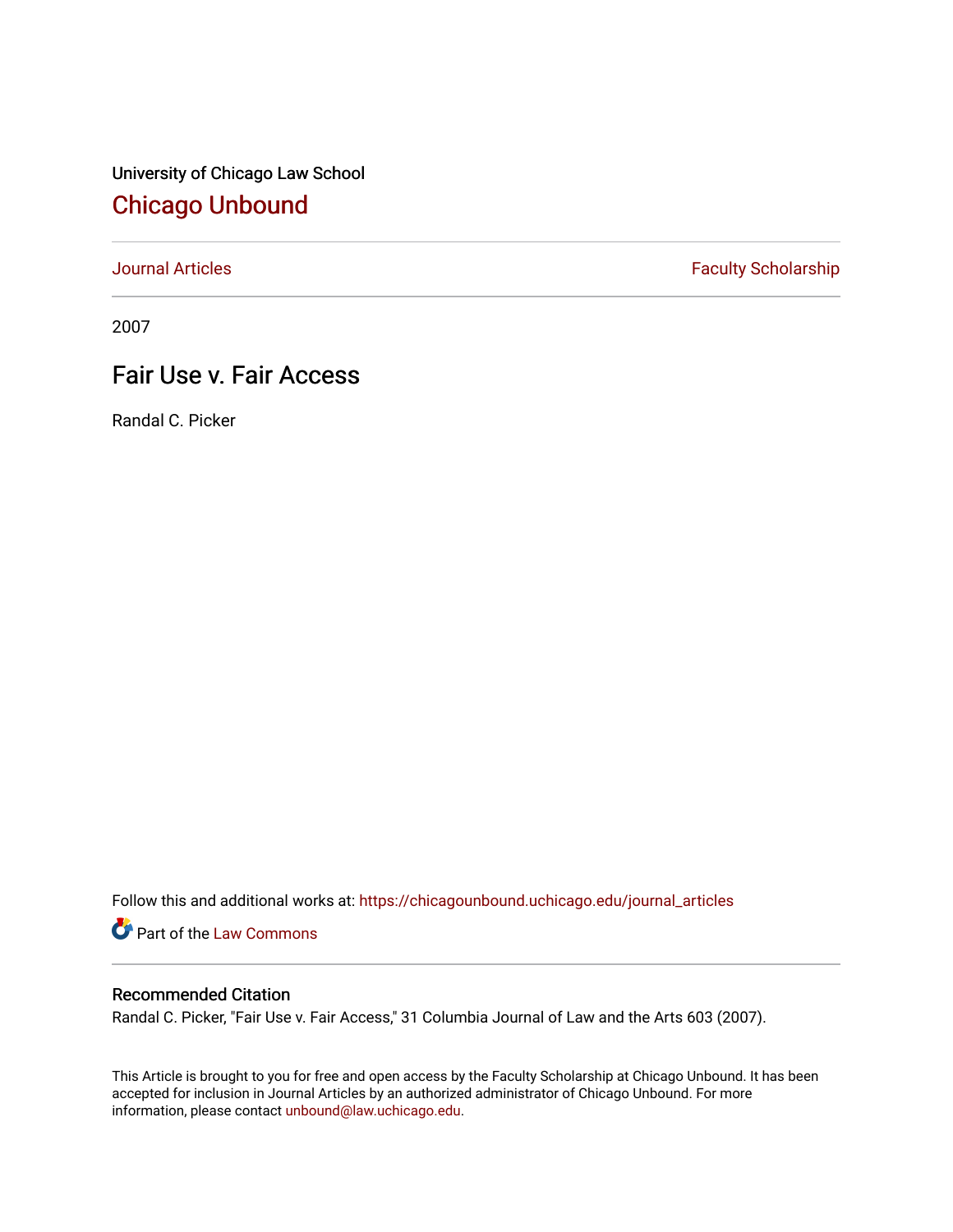### **Fair Use v. Fair Access**

Randal C. Picker<sup>\*</sup>

I want to make four points:

- 1. The Copyright Act defines use rights, not access rights. That overstates slightly--especially with the Digital Millennium Copyright Act in the copyright title-but the core of copyright law addresses how works can be used assuming that legal access has been obtained. Other law addresses the circumstances under which works can be accessed.
- 2. Nothing in copyright law itself suggests that use rights should trump access rights; indeed, our core access principles suggest just the opposite. We frequently speak of a fair use "right." I am doubtful about that on its own terms but even if we find something there, a fair use right isn't an access right. Fair use does not equal fair access.
- 3. The scope of rights given to an initial author will affect the timing and scope of investment she will make in creating a work. For many works, those investments can be made in discrete lumps. As a society, we want investments to be made incrementally rather than as one large lump, as doing so allows us to get feedback from the market on the value of a work. We don't want to throw good money after bad, and if we learn that, for example, the English version of a work is a failure, we don't want to bother translating it into Mandarin. In addition, we will delay the time that works reach the market if we create an incentive to make large, lump-sum investments rather than a sequence of investments coupled with market feedback. Authors start with one monopoly: their unique access to the work that they have created. If we do not give authors control over these follow-on works, authors will overinvest upfront in the works, since that is the only way that they can gain a return on their initial monopoly over access to the work. In that situation, we are better off to hand the author a statutory monopoly over the follow-on work, rather than see the author invest real resources in creating a property right over that work.
- 4. Fair use is a form of rights bundling. If we decide, for instance, that format-shifting is fair use or is otherwise a permitted use—you sell me a music CD and I have a use right to make a personal copy on a

Paul and Theo Leffmann Professor of Commercial Law, The University of Chicago Law School and Senior Fellow, The Computation Institute of the University of Chicago and Argonne National Laboratory. I thank Bill Patry for comments and the Paul H. Leffmann Fund, the Sarah Scaife Foundation and the Milton and Miriam Handler Foundation for their generous research support.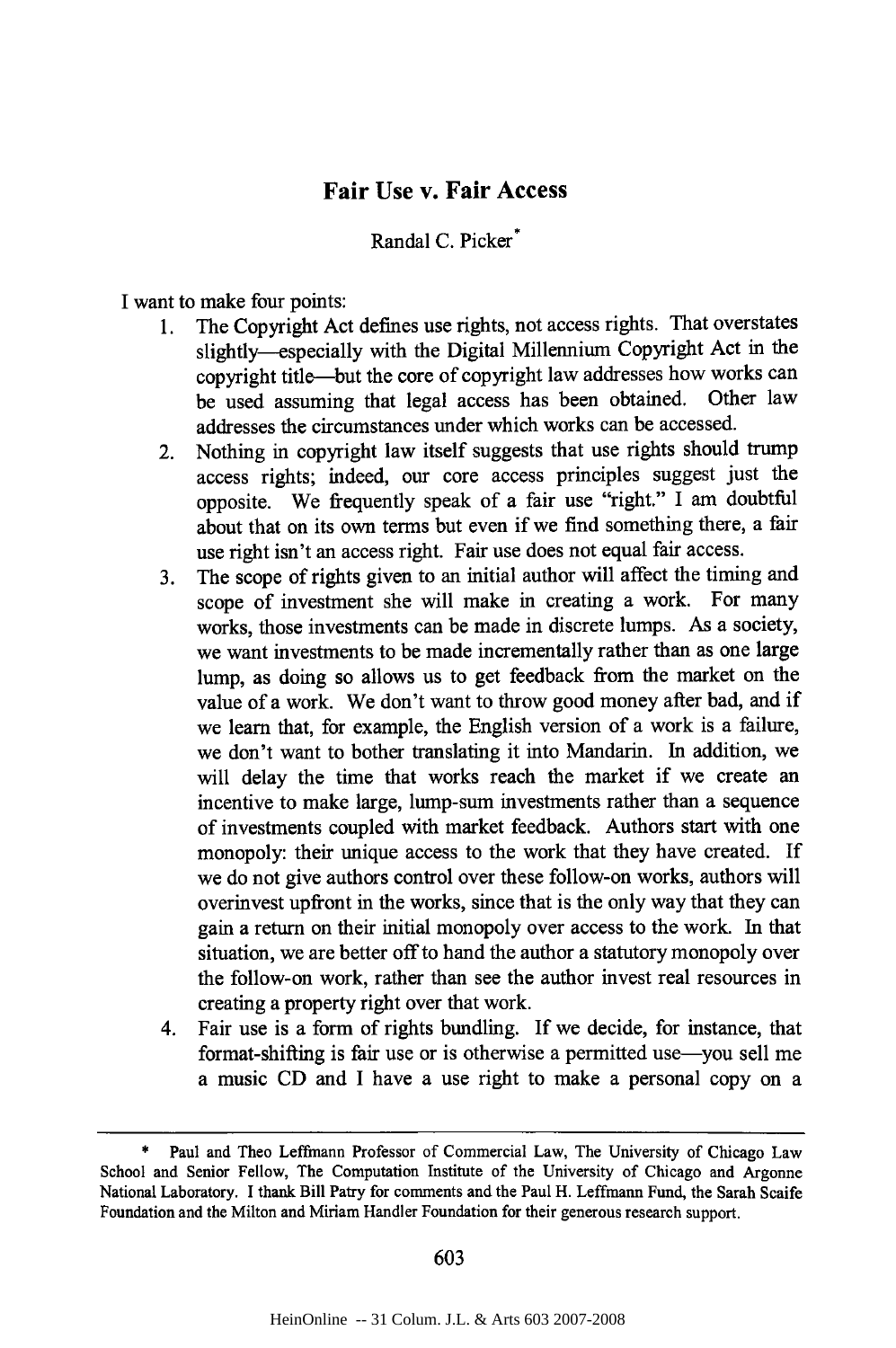[31:4

cassette or my iPod—we are making a decision about the rights that we are bundling together. The nature of bundles is that everyone gets stuck buying the same set of rights. These bundles can be inefficiently large. Consumers would often be better off if instead we allowed rights to be unbundled, so that consumers could buy just those rights that they wanted rather than being forced to take unwanted rights. Doing that requires a narrow conception of fair use.

#### **I. COPYRIGHT MAGIC: ACCESS AND USE**

When I talk to a new group about copyright, I usually feel as if I am performing a magic act. I start by asking the audience for a blank piece of paper. I then ask for the piece of paper as a gift, so that ownership of the paper transfers to me. With that work done, I then compose a poem live, usually an ode to some object in the room or a current event: four or five lines of epically bad poetry, but a poem nonetheless. Next, I ask the question of interest: do I have a copyrighted work? I follow with a quick discussion of section 102 of the Copyright Act which requires an original work of authorship (OWA)—the poem that I just made up—fixed  $(F)$  in a tangible medium of expression (TME)—the writing on the paper. The copyright "equation," as I think of it, is  $OWA + F + TME = \mathbb{Q}$ .

I emphasize that unlike the patent system, copyright does not filter for quality. There is no requirement that the poem be good enough to get a copyright. It can be a very, very bad poem-mine always are-and yet it still enjoys all of the benefits of copyright. There is also no requirement that I first present the poem to a government official before I can receive rights in the poem, though I do mention the benefits of registration. This is the core of our current scheme of copyright: it arises on fixation, at the very instant that I write the poem on paper.

I then turn to the distinction between use and access. When I hold a blank piece of paper in my hands, I think that we have a pretty good understanding of my ownership rights in that paper under applicable state property law. I control access to the paper; third parties have no right to access the paper. What changes when I write a poem on the paper? In the language of the statute, copyright subsists at that point, but the fact that copyright status has attached doesn't change our prior rules that applied when the paper was blank. I continue to control the paper and, through that, access to the work. Third parties have no right to access to the paper, no right to insist that I publish the work and somehow make it available to everyone.

I then continue the hypothetical. I take the poem home and put it in my desk. A deranged student wants to blog about my poem, so he breaks into my house, rifles through my desk, and then copies one line from the poem on a piece of paper he brought with him. He then goes home and blogs about the poem and quotes the line he copied before. He then gets arrested for breaking and entering into my house. Where does that put us?

That is the distinction between use and access. We should start with the big picture: traditional copyright is about *use* of works; it doesn't establish rights about *access* to works. The copyright act defines allowed and disallowed uses of works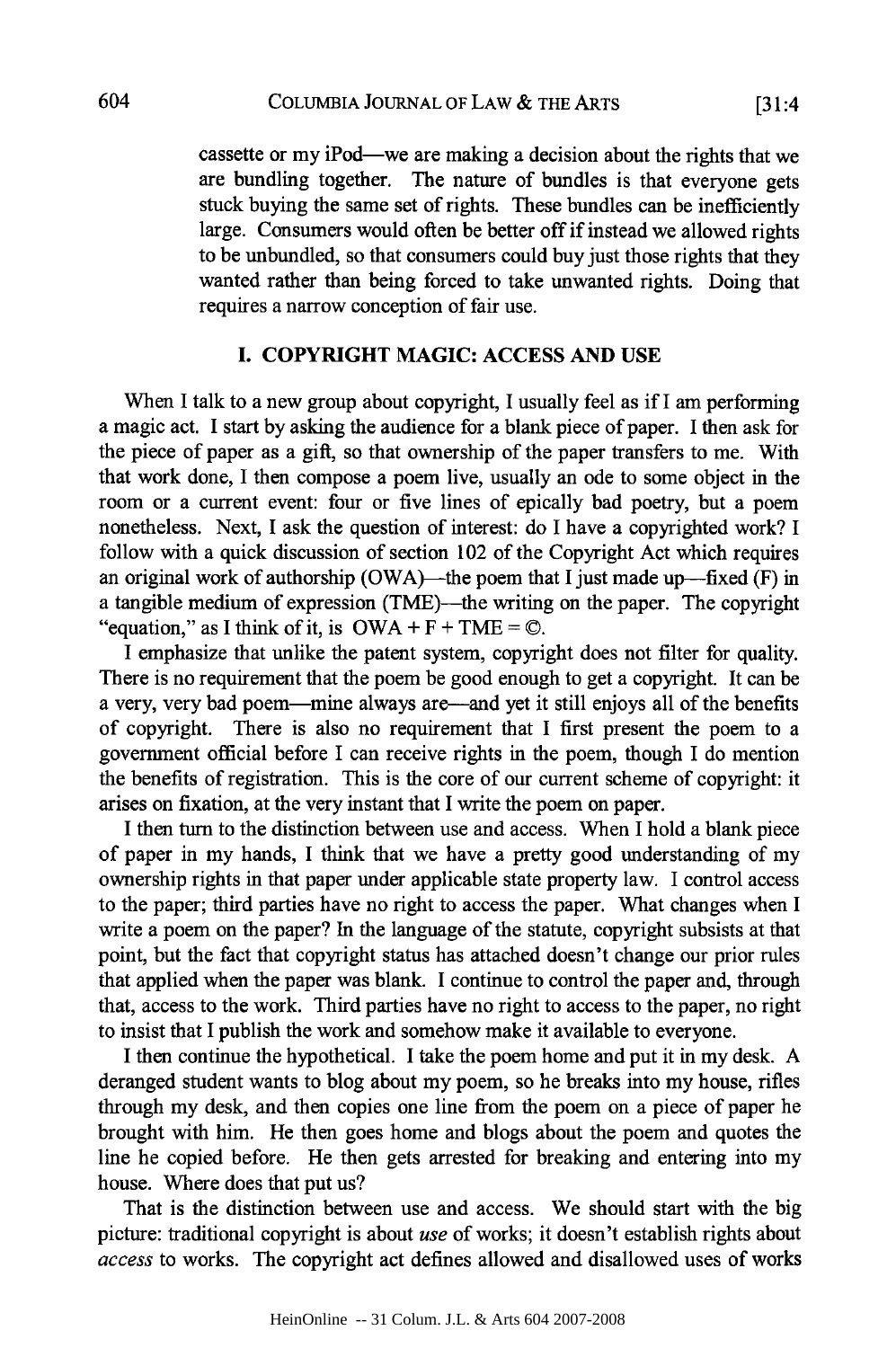but it doesn't create access rights or otherwise regulate controls over access. This overstates somewhat, especially as more provisions have been dumped into the statute. The 1996 Digital Millennium Copyright Act is codified in Title 17, the Copyright Title and it is very much about rules of access to copyrighted works, but it also is a very non-traditional "copyright" statute. With the addition of the DMCA, the statute now validates certain controls on access, but the core notion that the copyright act itself doesn't confer access rights hasn't changed. The core copyright laws lay out rights regarding uses of a copyrighted work-the right to copy a work or to distribute it or to perform it in public-or the right to engage in certain fair uses of a work given access, but nothing in copyright creates a right to access to the work in the first place. And you can't engage in fair use of the work if you don't have access to it.

The copyright act defines a complex set of use rights, conditioned on access. The copyright holder controls uses, which are set forth mainly in section 106, and if someone uses a copyrighted work and violates those rights, we call that infringement. That in turn gives rise to the remedies set forth in the statute. But in defining the uses of the work controlled by the copyright holder, we have also established a group of uses that will not trigger that remedy regime. The section 106 rights are limited by additional sections of the statute, including, for our purposes here, the uses considered fair under section 107.

Note the language just used, as I think it is important to be precise in the framing of section 107. All section 107 does is provide that certain uses that otherwise would be infringing will not be infringing, meaning that the remedies that copyright creates won't apply through copyright. This isn't some broad "right" to fair use, though fair use is often addressed in those terms by many, including myself on past occasions. Section 107 simply says that the remedies that would otherwise attach under copyright if certain uses took place will not be available. Copyright remedies won't be available through copyright law for the uses, but it doesn't say anything about whether the uses that won't be treated as infringing copyright somehow violate other applicable law—for example, defamation law or the law of obscenity-or whether remedies similar, but not equivalent, to those in copyright could be imposed through some source other than copyright (such as contract). Section 107 on its own does not provide any protection for those uses under any other applicable law. It does not call off contract law or tort law or obscenity law or any other laws that might be triggered by a use that qualifies as fair. If the copyright statute is going to do that, we'll have to look elsewhere. And section 107, like the rest of traditional copyright law (pre-DMCA law), says nothing about access rights.

But the copyright act's focus on use and inattention to access may just reflect the assumption that authors want to publish work and not hide it and the natural instinct to publish creates access to the work. An author can create a work and then never let it see the light of day; but if an author wants to be read, she has to release the work. The necessity of release means that that the natural desire of an author to be read will create some means of access and that in turn will create the possibility of use and then fair use. Indeed, it once was the case that the act of taking content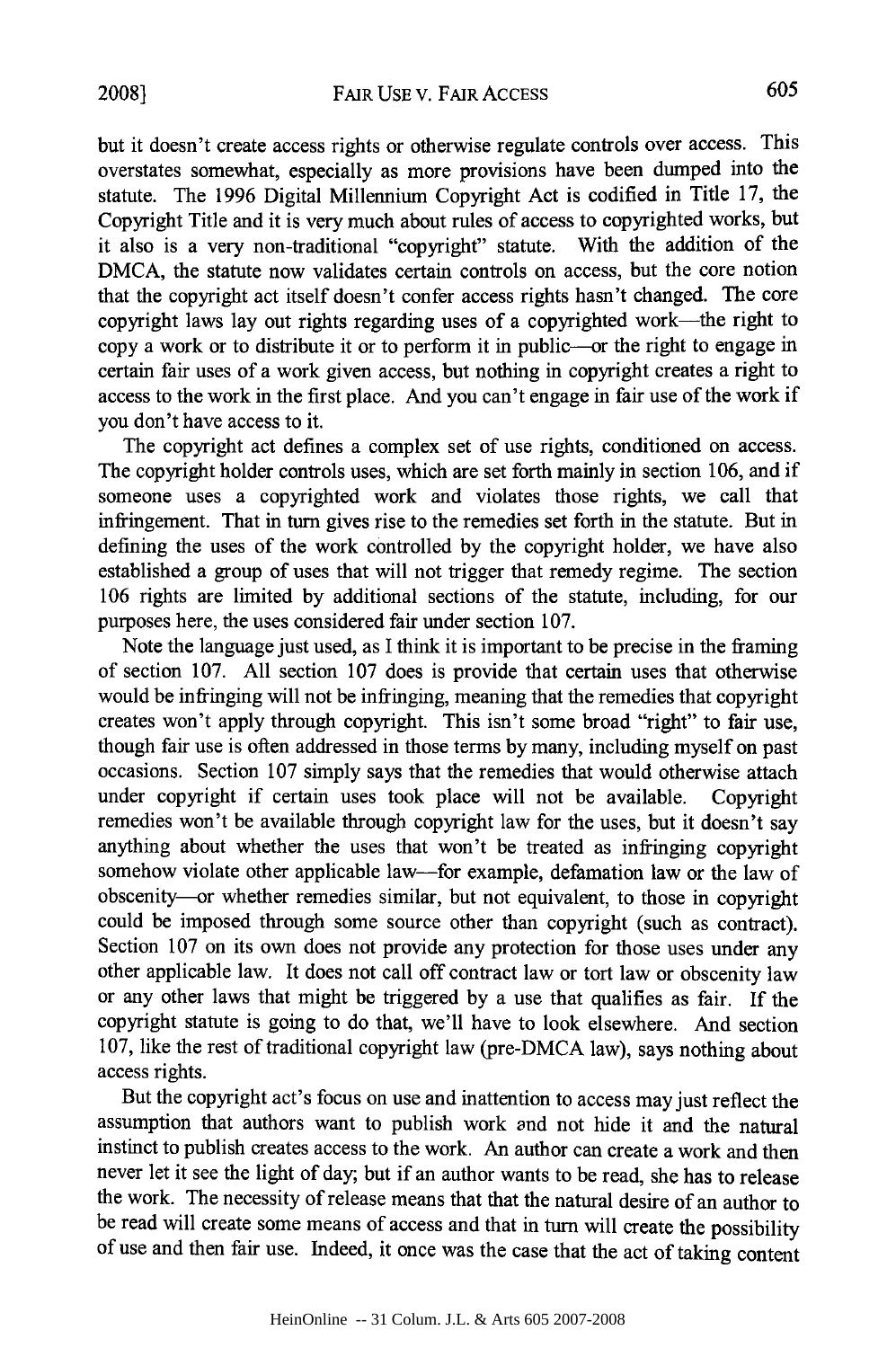*public-publication* in a word-necessarily resulted in an object that someone could use. I could not distribute the work generally and retain control over it. If I wanted to maintain full control, I had to keep the work to myself

#### **H.** CONTROL **AT A DISTANCE: LEGENDS, CONTRACTS AND TECHNOLOGY**

What rules should apply concerning control and publication? Authors will seek to exercise control over a copy of a work even after it has been published. Until recently, authors relied mainly on legends and contracts to attempt to exercise control over works after they had been widely distributed. Copyright aficionados will quickly recall the legends addressing retail prices of books in *Bobbs-Merrill* and barring radio use of LPs in *Whiteman.'* Legends are the easiest technology to allow control at a distance. Until recently, actual technological controls were impossible; that is still true today for works published on paper, such as newspapers and magazines. Paper is also still the dominant method for accessing books. Actual contracts with consumers are pretty clumsy for most mass produced copyrighted works (printed works again and music and video distributed on CDs and DVDs), though the shift to digital distribution of works through downloading makes click-thru contracting with individual consumers much more plausible.

Focus on the way in which we might regulate three instruments for controlling published works: legends, contracts and technology. Each of these tools might allow for control at a distance over a published work. Start with legends and revisit the classics to make sure that we understand their boundaries. In 1904, Bobbs-Merrill published Hallie Erminie Rives's book *The Castaway,* a story of "three great men ruined in one year-a king, a cad and a castaway." You can buy a new copy today on Amazon for  $$38.65^2$  or an original in the used-book market for substantially less. But in 1904, Bobbs-Merrill wanted to make sure that it sold at retail for a \$1.00, and just below the copyright notice, Bobbs-Merrill added the following legend: "The price of this book at retail is One Dollar net. No dealer is licensed to sell at a less price, and a sale at a less price will be treated as infringement of the copyright."<sup>3</sup> The second sentence is the interesting one. Does the first clause attempt to create some sort of license or contract regarding the sale of the book? Or does it purport to describe a state of affairs created by a separate contract somewhere else? The second clause seems to be a claim about how copyright applied to the situation.

That claim turned out to be wrong. Macy's had been selling *The Castaway* for 89 cents, and for 11 cents a copy, Bobbs-Merrill went to the Supreme Court. The

<sup>1.</sup> Bobbs-Merrill Co. v. Straus, 210 U.S. 339,341 (1908); RCA Mfg. Co., Inc. v. Whiteman, 114 F. 2d 86, 87 (2d Cir. 1940).

<sup>2.</sup> See http://www.amazon.com/Castaway-Hallie-Ermine-Rives/dp/0548029326/ (last visited Apr. 2, 2008).

<sup>3.</sup> HALLIE ERMiNiE RIvEs, THE CASTAWAY: THREE GREAT MEN RUINED IN ONE YEAR - **A** KING, A CAD, AND A CASTAWAY, legend page (Bobbs-Merrill 1904), available at http://books.google.com/books?id=COc 1AAAAMAAJ&printsec-frontcover&dq-editions:ISBN141793 5715#PPP14,M1, (last visited Apr. 2, 2008).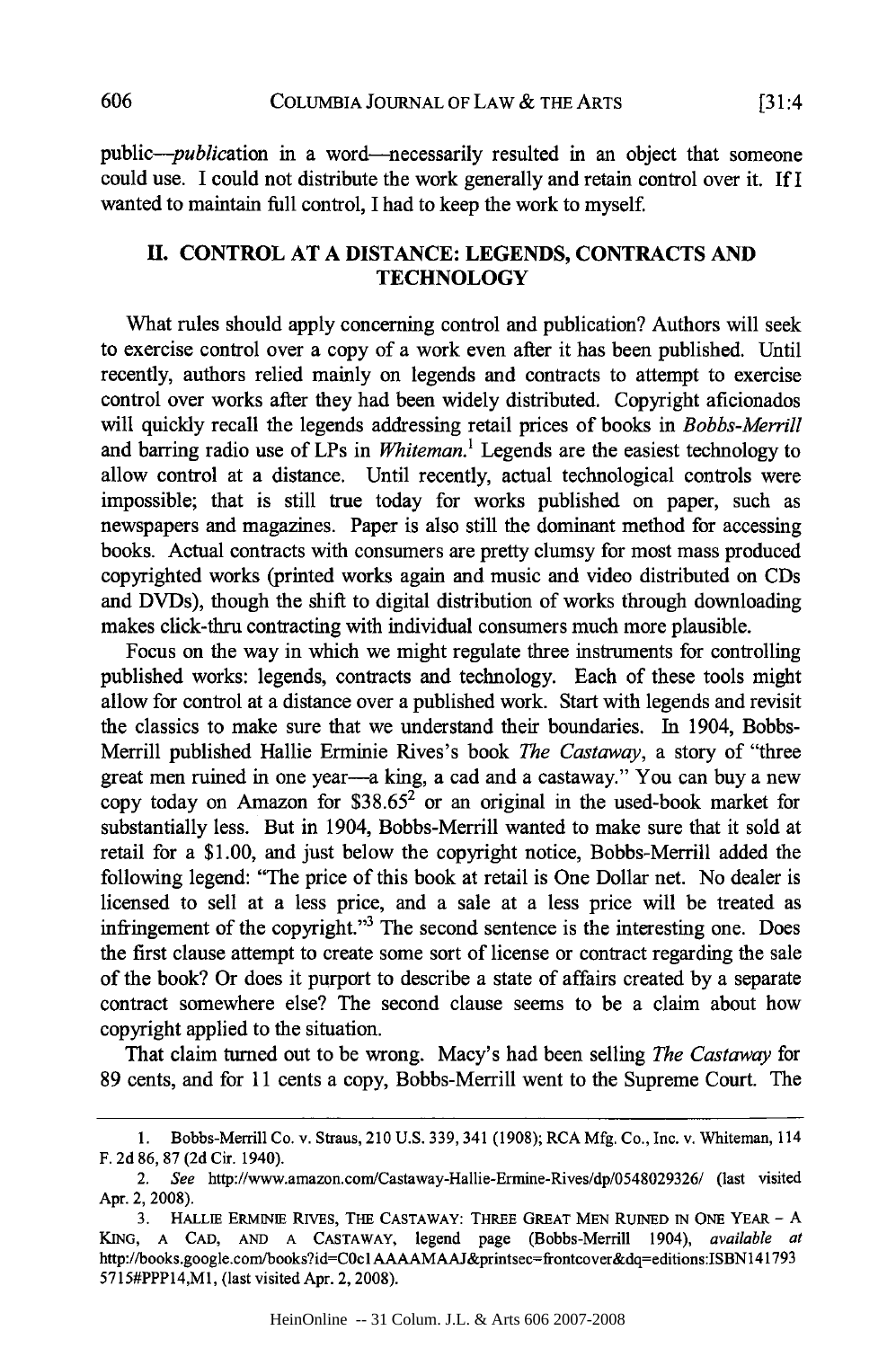Supreme Court ultimately understood the case to be a narrow one. The thencurrent copyright statute gave the copyright holder the sole right to "vend" a book: did that right make it possible for a subsequent sale of the book to be infringing when the copyright owner had voluntarily sold the book in the first place, even if the copyright holder included a legend of the sort set out above and a purchaser like Macy's knew of the legend? The Court held that Congress didn't intend for the statutory copyright to stretch that far. But the decision is just as important for what it doesn't say: the Court repeatedly emphasized that there was no claim of contract in the case, that the issue was one purely of the reach of the copyright statute on its own. 4

Consider *Whiteman* next. RCA was producing phonographs of Whiteman's orchestra and selling those to the public. Radio broadcasters bought the records and played them over the air. RCA wanted to block that use, or, more likely, charge a separate price for it. RCA sought to unbundle the uses otherwise embedded in the physical record with the goal of implementing some form of price discrimination, charging one price to ordinary consumers who played the records at home and a second higher price for radio broadcasters. RCA implemented its use restrictions through legends on the LPs and the envelopes that came in and through contracts with its sellers.<sup>5</sup>

The Second Circuit, through Judge Learned Hand, overturned the restrictions. *Whiteman* was premised on an opt-in, quid-pro-quo vision of copyright. It started with the general premise that restrictions on chattels are *prima facie* invalid. It cited nothing for that proposition though it would have been easy enough to fill in turn-of-the-century cases such as *Bobbs-Merrill* in copyright and *Dr. Miles*<sup>6</sup> in antitrust, and *Dr. Miles* had traced the proposition back to Coke on Littleton in 1628. But whatever the status of the general proposition, according to Hand, federal copyright law was organized around a more specific premise: temporary monopoly in exchange for dedication. Copyright creators chose to bring their works within the Copyright Act created by Congress and thereby received a defined monopoly in their works. Once that monopoly expired, the works were dedicated to the public and no restriction could prevent that dedication. Yes, the records were themselves not registrable under the Copyright Act, but it would be "contrary to the whole policy of the Copyright Act and of the Constitution" to allow the legends to protect these inferior copyright objects when legends couldn't protect works that enjoyed full federal copyright protections.

Hand then turned to the "much discussed" *International News Service v.*

<sup>4. &</sup>quot;We do not think that the statute can be given such a construction, and it is to be remembered that this is purely a question of statutory construction. There is no claim in this case of contract limitation, nor license agreement controlling the subsequent sales of the book." *Bobbs-Merrill,* 210 U.S. at 350. Earlier in the opinion, the Court noted that "[t]he learned counsel for the appellant in this case, in the argument at bar, disclaims relief because of any contract, and relies solely upon the copyright statutes, and rights therein conferred." *Id.* at 346.

<sup>5.</sup> Legends, *available at* http://bixography.com/images/dardanellareissuelabel.jpg (last visited Apr. 2, 2008).

<sup>6.</sup> Dr. Miles Medical Co. v. John D. Park & Sons Co., 220 U.S. 373 (1911).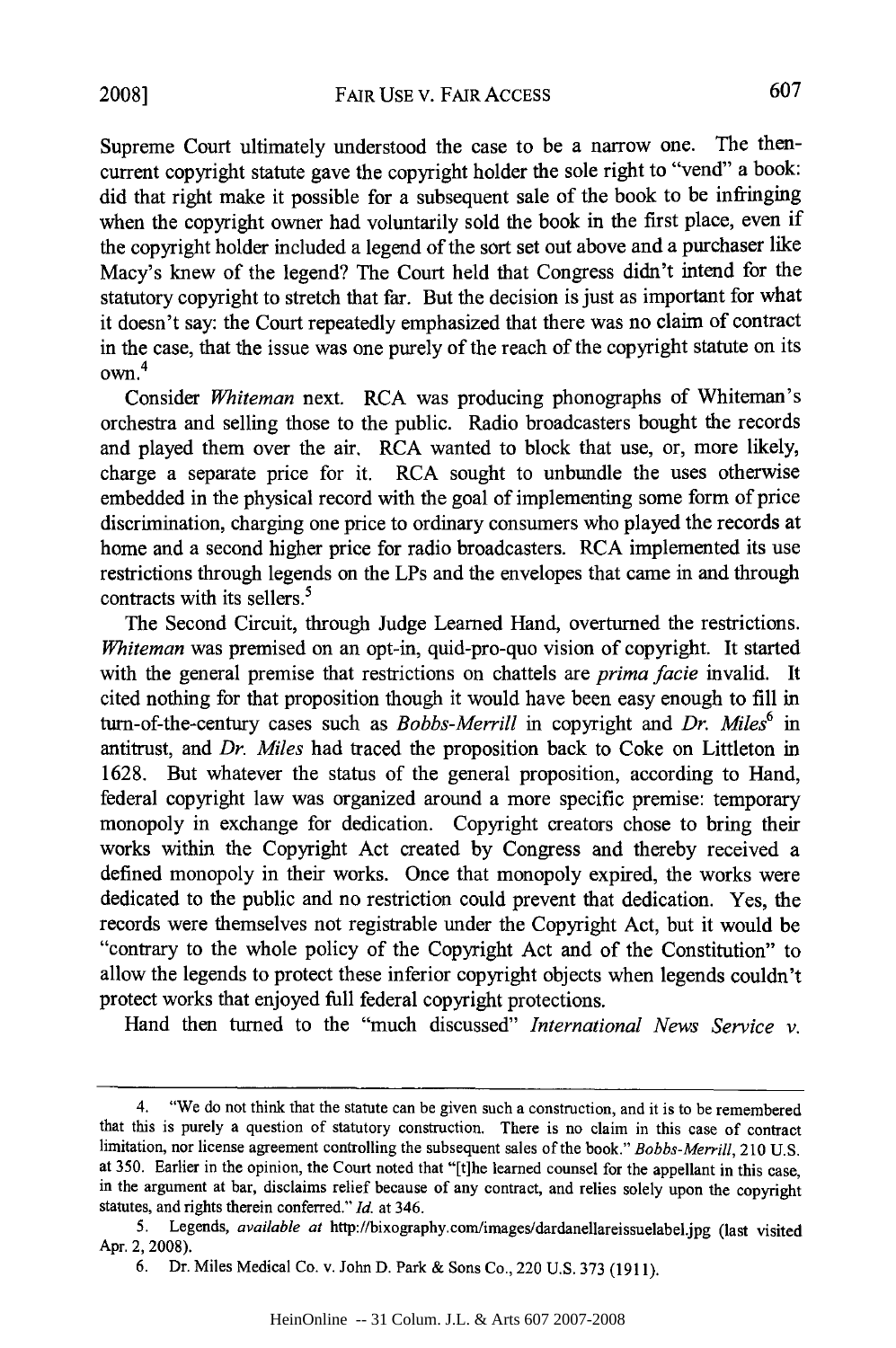[31:4

*Associated Press.7* He had little use for it, seeing it as largely limited to its facts. Hand instead focused on the premise—and it was nothing more than that as he cited no sources-that an author had no natural rights and was "not free to make his own terms with the public." Hand focused squarely on the issue of continuing control after general distribution: "there is nothing to justify *a priori* any continuance of their control over the activities of the public to which they have seen fit to dedicate the larger part of their contribution."

Hand offers no sense of why when we turn to copyrighted works we should depart from our baseline regime of free contracting in the sale of goods and services. He certainly doesn't spend any time considering whether we might want to allow price discrimination in the sales of records in different markets. $8 \text{ Looking}$ at the subsequent contract cases gives some sense of this. Start with doctrine: the critical issue is the interaction of contracts with copyright's preemption provision, set forth in section 301 of the statute.<sup>9</sup> That section preempts equivalent rights under state common law or state statutes. The courts haven't always found this provision easy to apply but the majority of courts look for an "extra" element beyond items that always would arise with copyright and a contract has typically, though not always, qualified. $10$ 

*ProCD*, an early and influential case in the pro-contracts camp, offers a good example of the utility of contractual use limitations and goes exactly to the sort of price discrimination that Hand didn't consider in *Whiteman.11* ProCD put together a computer database of more than three thousand telephone directories. This was hard work, to be sure, but, as we know, quite probably not copyrightable under *Feist.12* ProCD wanted to offer multiple versions of the database, one to the commercial market and a second to the consumer market. This sort of versioning is quite common with copyrighted works and databases and clearly can be useful. Absent the ability to separate markets, ProCD might have only sold a high-priced version to commercial users, and consumers would have been out of luck. Consumers can gain access to the database at a favorable price, if—and this is the big if-ProCD could keep the two markets at a distance successfully.

ProCD relied on contract to do that. Given the problems with copyrighting the database itself, it needed to use contract, but even if the underlying work had been copyrightable, ProCD would have needed a contract to separate uses of the work across markets. The standard rights of the copyright holder under section 106 don't, for example, make it possible for the copyright holder to claim that a

<sup>7.</sup> See generally Int'l News Serv. v. Associated Press, 248 U.S. 215 (1918).

<sup>8.</sup> I have made this point before in explaining why price discrimination might be useful in these markets. See generally Randal C. Picker, From Edison to the Broadcast Flag: Mechanisms of Consent and Refusal and the Propertization of Copyright, 70 U. CHI. L. REv. 281 (2003).

<sup>9. 17</sup> U.S.C. § **301** (2000).

<sup>10.</sup> See, e.g., Altera Corp. v. Clear Logic, Inc., 424 F.3d 1079, 1089 (9th Cir. 2005) (collecting cases and concluding that "[m]ost courts have held that the Copyright Act does not preempt the enforcement of contractual rights"). But see Ritchie v. Williams, 395 F.3d 283, 287-88 n.3 (6th Cir. 2005) (more skeptically noting the difficulty of applying the extra elements test).

**<sup>11.</sup>** See generally ProCD, Inc. v. Zeidenberg, 86 F.3d 1447 (7th Cir. 1996).

<sup>12.</sup> See generally Feist Publ'ns, Inc. v. Rural Tel. Serv. Co., Inc., 499 U.S. 340 (1991).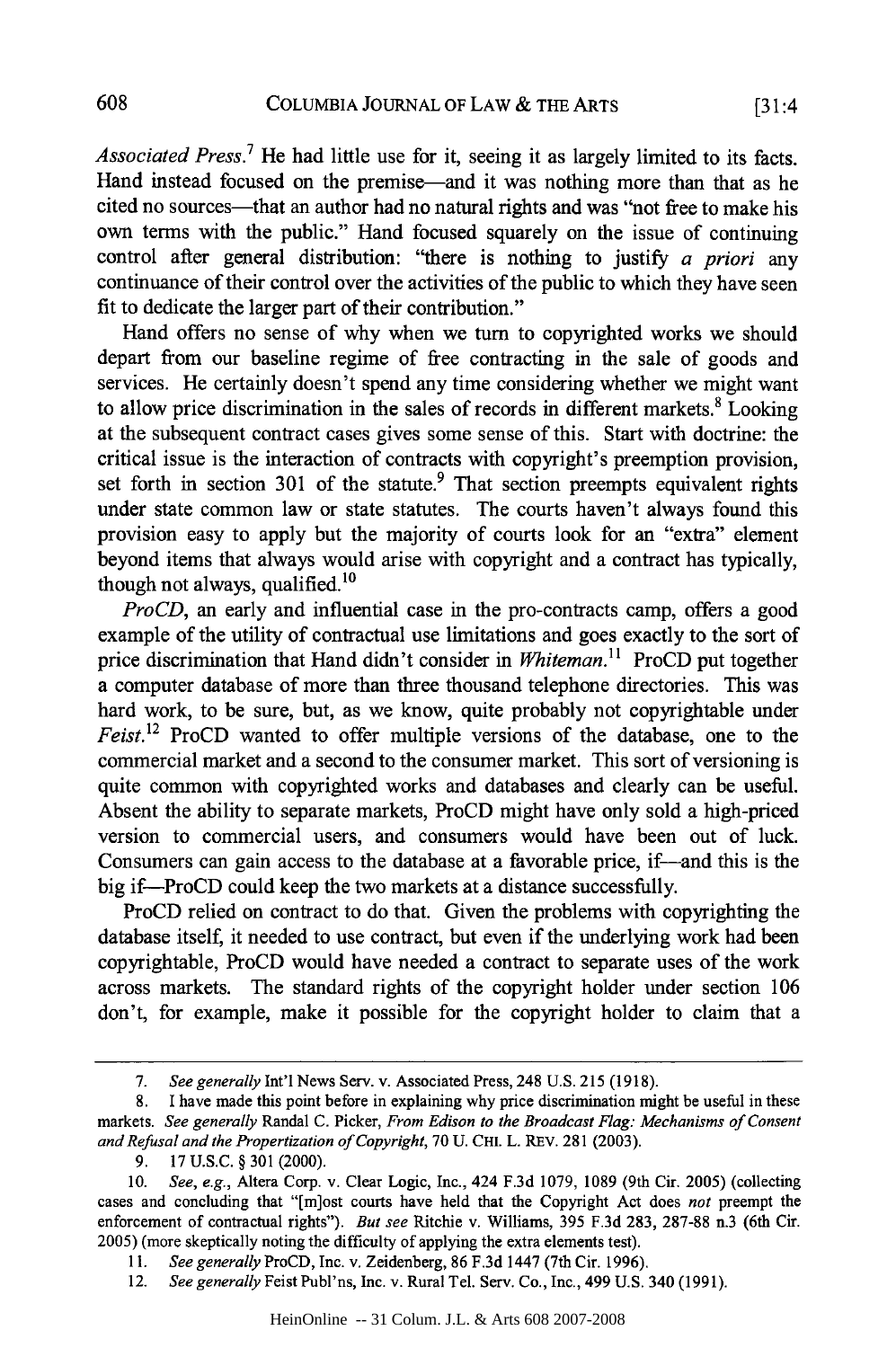particular commercial use is copyright infringement. Section 106 doesn't say anything general about separating commercial and consumer uses, and that is what ProCD wanted to do. Judge Easterbrook understood all of that, and read section 301 as not barring the licenses in use in *ProCD.*

We also should consider how the First Amendment interacts with this sort of contracting. *Cohen v. Cowles Media Company* may be the leading decision on how our ordinary contracting regime intersects with the First Amendment.<sup>13</sup> Cohen holds that the First Amendment itself does not operate to limit the general applicability of contracts or other laws. In the midst of the 1982 Minnesota race for governor, Dan Cohen approached two newspapers in the Twin Cities to dish some dirt on one of the candidates. Cohen offered to provide the information on the condition that the newspapers didn't disclose his identity. When they did, Cohen was immediately fired. Cohen sued the newspapers alleging, among other things, breach of contract and a jury returned a verdict in his favor of \$200,000 in compensatory damages and \$500,000 in punitive damages. But the Minnesota Supreme Court believed that result was inconsistent with the rights of the newspapers under the First Amendment and it overturned the verdict.<sup>14</sup>

In a 5-4 decision, the Supreme Court reversed. "Generally applicable laws" said the Court, did "not offend the First Amendment simply because their enforcement against the press has incidental effects on the ability to gather and report the news."<sup>15</sup> The Court noted that "the press may not with impunity break and enter an office or dwelling to gather news"<sup>16</sup> and that "we conclude that the First Amendment does not confer on the press a constitutional right to disregard promises that would otherwise be enforced under state law."'17 In the case at bar, the applicable Minnesota law did no more than enforce promises voluntarily made, and the press could control these obligations by not making the promises in the first place. Although the Court didn't say this, this also seems like a situation where the press wants the promise to be unenforceable only after the fact. If the press can't meaningfully promise confidentiality to sources, it will almost certainly lose access to many stories. *Cohen* was a 5-4 decision, and the Court doesn't have a welldeveloped case law on the interaction of the First Amendment and contract. But *Cohen* clearly rejects the notion that there is a flat inconsistency between contract and the First Amendment.<sup>18</sup> As the breaking-and-entering example suggests, *Cohen* is premised on the notion that the ordinary underlying rules of property control access.

Unlike both copyright and legends, contracts operate one by one. Copyright arises through status and is good against the world. Legends could operate that way as well, but as *Bobbs-Merrill* and *Whiteman* suggest, courts have been

<sup>13.</sup> *See generally* Cohen v. Cowles Media Co., 501 U.S. 663 (1991).

<sup>14.</sup> *See generally* Cohen v. Cowles Media Co., 457 N.W.2d 199 (Minn. 1990).

*<sup>15.</sup> Cohen,* 501 U.S. at 669.

<sup>16.</sup> *Id.*

<sup>17.</sup> *Id.* at 672.

<sup>18.</sup> *See generally* Eldred v. Ashcroft, 537 U.S. 186 (2003) (the Court failing to address the interaction of copyright and contract).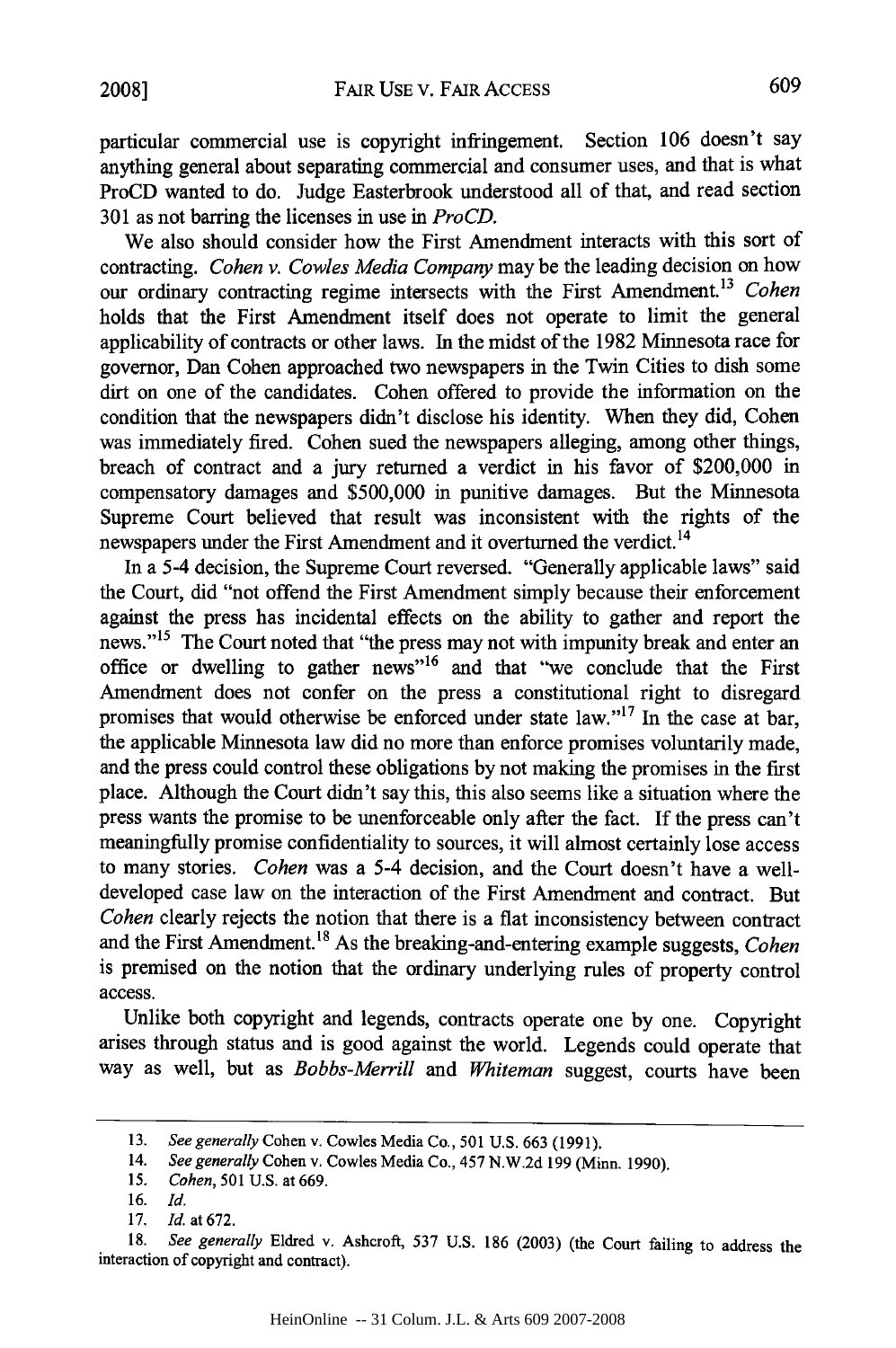unwilling to allow legends to operate fully. Given those problems with contracts and legends, a better technology for enforcing use restrictions would be quite attractive, and copyright holders have turned to technology itself to implement use and access restrictions. The topic of digital rights management and the Digital Millennium Copyright Act is obviously a large one<sup>19</sup> and it would be silly to attempt a full discussion, so I will focus on one key point.

DRM--or, if you prefer, technological protection measures (TPM)--is precisely about the question of whether we will allow authors to exercise control at distance over works that they wish to distribute more generally. Recall where we started this discussion. Authors can maintain full control over a work by never distributing it in the first place. That is a high price to pay; in the past, publication of the work created access and the possibility of use followed. If contracts and legends were too cumbersome or blocked by the courts, authors would lose control through publication.

DRM changes that. DRM makes possible control at a distance, meaning that an author can distribute a work generally and yet still exercise control over how the work is used. To be sure, that operates well only for works that are intermediated through technology. The morning newspaper that shows up on the stoop of my house can't be shrinkwrapped (actually, of course, it arrives wrapped in plastic to keep it dry, but I usually successfully get beyond the plastic). Works delivered on paper are still published as they always have been. But works that are intermediated by technology-music and video and increasingly text-those are works as to which the possibility of control at distance exists and that puts the utility or disutility of that control squarely on the table.

#### **III. ACCESS AND** USE REGIMES

Return to my earlier hypothetical involving my new poem and the deranged student who breaks into my house to copy it. Where do we stand when the cops catch the student? Does she go to jail for breaking and entering? Can I sue her for copyright infringement? Again, we need to distinguish use and access. Section 107 of the Copyright Act addresses fair use and all it does is pull certain uses out of the general infringement regime created by copyright law, meaning that if you engage in one of those uses, you can't be held liable for copyright infringement. By itself, section 107 doesn't create an independent right of access to works and doesn't limit the ability of a copyright holder to condition access to the work. Limits on those conditions will have to be found elsewhere, if anywhere.

I can readily imagine three possibilities as to how use and access should interact:

*1. Full Separation.* Use and access are separate questions. Your right to use the material doesn't turn on how you obtained access. It is what it is independent

<sup>19.</sup> There is a large literature and almost an infinite number of works could be cited, though I remain unsurprisingly partial to my own contributions. *See, e.g.,* RANDAL C. PICKER, *Copyright and the DMCA: Market Locks and Technological Contracts,* in ANTITRUST, PATENTS AND COPYRIGHT: EU AND US PERSPECTIVES 180 (François Lévêque and Howard Shelanski, eds., (Edward Elgar 2005); Randal C. Picker, *Mistrust-Based Digital Rights Management,* 5 J. TELECOMMS. & HIGH TECH. L. 47 (2006).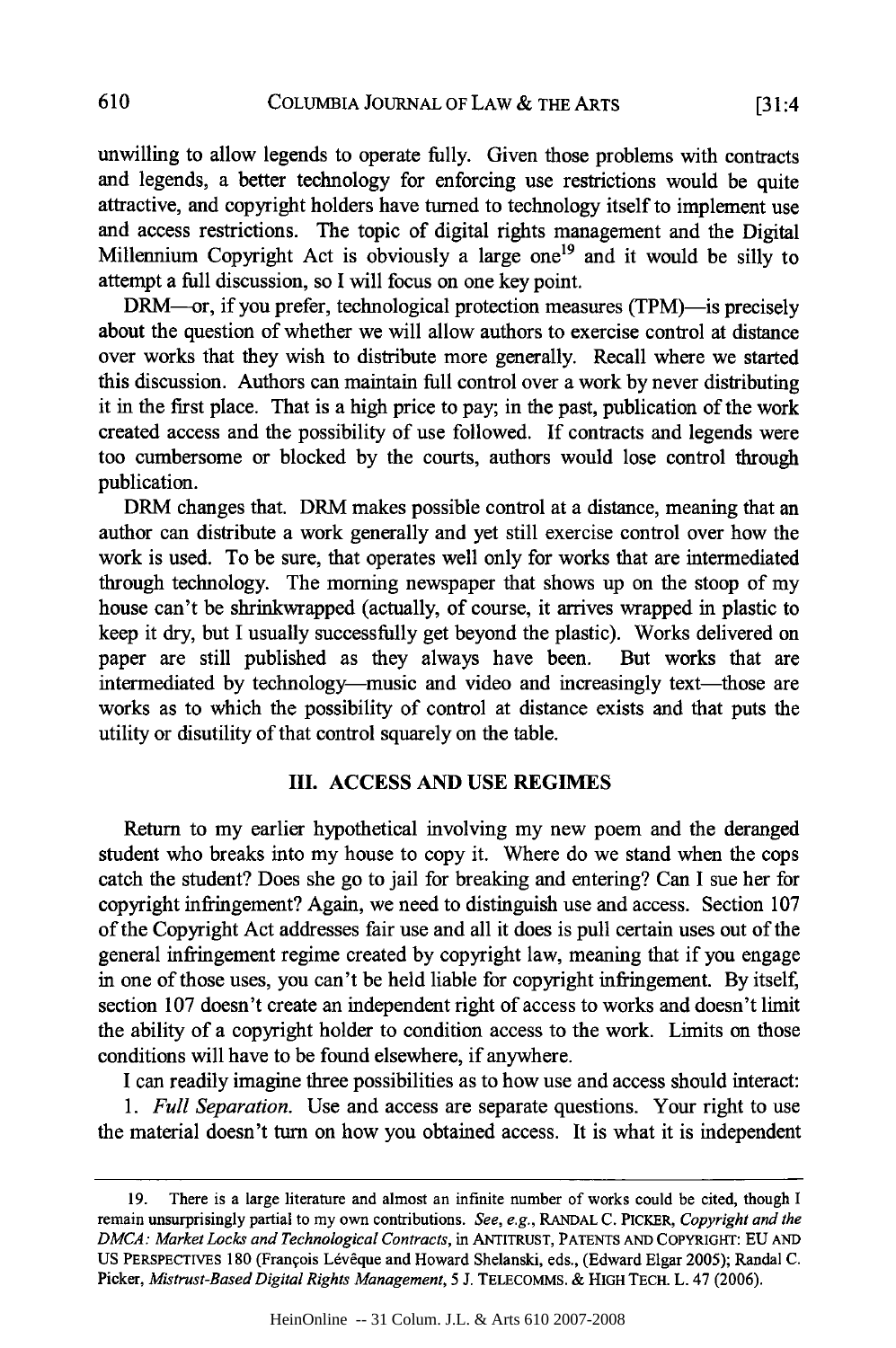of how you gained access. If a book review of a book borrowed from the library would be fair use, so would a review of a review of the same book obtained via a burglary of the library. But, more independence, your immunity to use the material if you have access also doesn't change your right to gain access to the material. If stealing the book is a crime, you don't get off the hook by saying that the use that you made of the book was a fair use. So the state would pursue a criminal action for burglary, but the burglary wouldn't create an action for copyright infringement where one wouldn't otherwise exist.

*2. Fair Use Penalties.* I could imagine a regime of fair use penalties, meaning that we would take into account how access was obtained and limit usual fair use because of the way in which access was obtained. A use that would usually be fair-a book review-would lose that status if the book were stolen. The state gets to put the burglar in jail for the theft and the author can sue for copyright infringement.

*3. Fair Use Trumps.* The flipside of fair use penalties would be fair use trumps: we use the fact that the use would not be copyright infringement because it would be fair to trump the punishment that could attach to the method used to acquire access. The book review would insulate the burglar from prosecution because the book review was fair use.

I am quite skeptical about the role for regime 3. Once it was announced, burglars would go into blogging in a big way: steal stuff, be sure to take a book as well, and then blog a review of the book. Presumably a fair-use trumps regime would apply only to stolen copyrighted works; but even there, I am hard-pressed to understand why we should twist fair use to vindicate theft. I could go either way on 1 or 2, but regime 3 effectively converts a particular copyright privilege into something much, much broader. I suspect that the caselaw puts us in cases 1 or 2; I doubt that we are even close to regime 3.2°

What cases might fall within my third situation? The library burglary obviously, but that is the most extreme version. Consider two other situations: (1) contractual access limits and (2) digital rights management technologies. I give you access to the manuscript of my poem but I make you promise not to post a review on your blog. You breach the promise. Do I have an action in contract? Copyright infringement? What is the interaction between the two?

The case against enforcing the contract would focus on the third-party benefits of fair use. Fair use benefits not merely the person making the use, but also those who are exposed to the use. The book review isn't so much about the reviewer as the potential audience for the book. A recipient of the manuscript who agrees to contractual limits on use might not take into account fully the third-party benefits associated with not being subject to the limits. If you thought that the author would grant access even without the contractual limit, we would be better off barring the enforcement of the contractual term.

<sup>20.</sup> *See* William Patry, *Fair Use: The Source Copy* (Dec 20, 2005), *available at* http://williampatry.blogspot.com/2005/12/fair-use-source-copy.html (last visited Apr. 2, 2008) (laying out some of the relevant case law).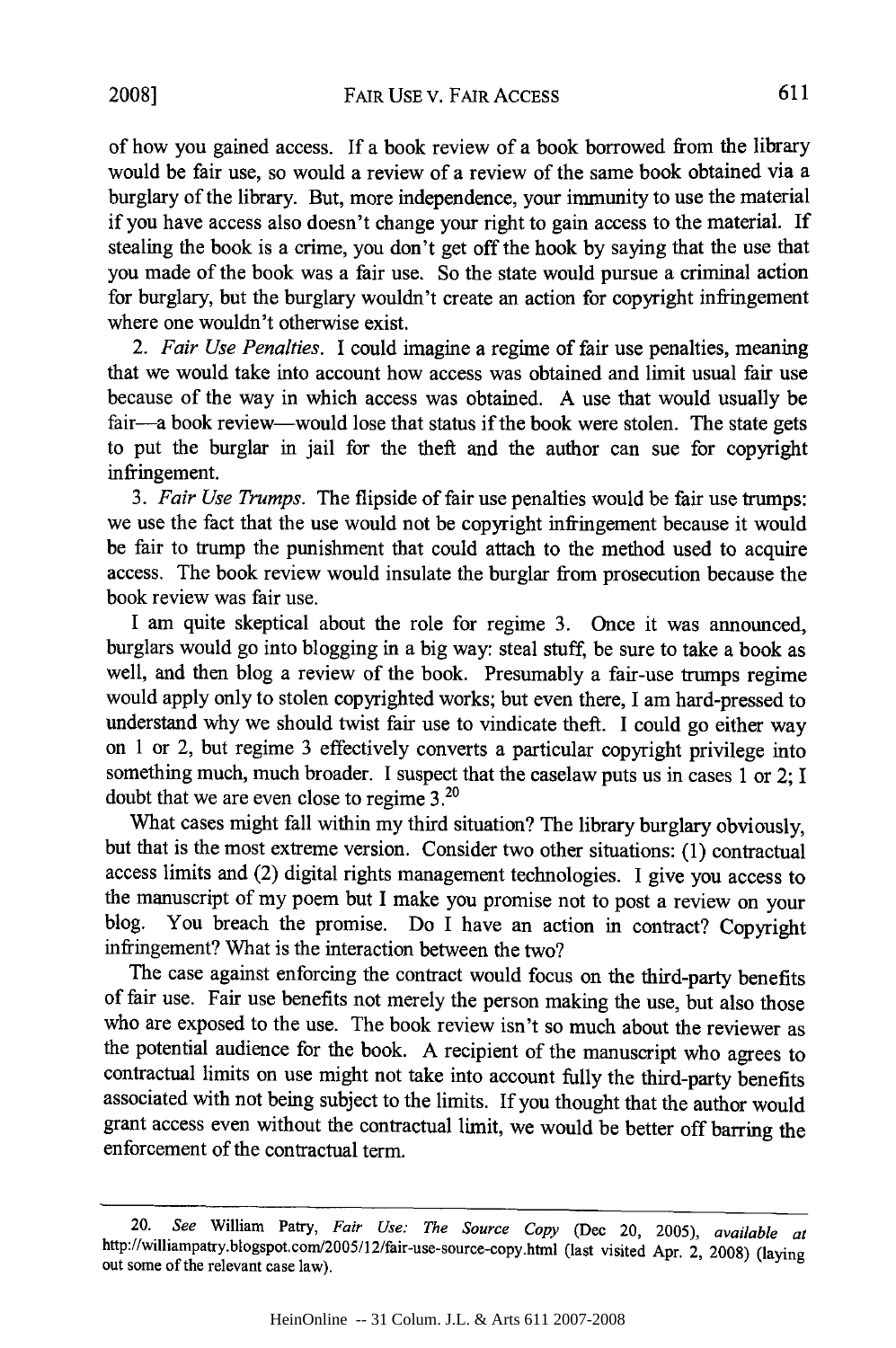Of course, the key premise there is that the author would give access to the work even without the contract limiting use. The Supreme Court was certainly skeptical about that in *Cohen.* It saw promises to sources as a key way for reporters to get stories in the first place and understood that the press as a whole would be worse off if it couldn't make meaningful upfront promises to sources. And even putting to one side the empirical judgments required, I am skeptical that section 107 itself, read fairly, says anything about contracts limiting uses. As suggested before, section 107 just excludes certain uses from copyright's rules regarding infringement.

The leading case law discussion of the DRM question is *Universal City Studios, Inc. v. Corley.*<sup>21</sup> *Corley* contended that the DMCA-in particular, section  $1201(c)(1)$ -meant that DRM schemes could be circumvented if that would allow fair use of the materials. The Second Circuit rejected that reasoning, but also concluded that the fact that fair use resulted from a breach of the DMCA didn't somehow render that use unfair. $^{22}$  This is to embrace the full independence view.

I'm not sure that I agree with the Second Circuit that section  $1201(c)(1)$  adopts full independence. The section says that 1201 itself isn't intended to change the usual rules regarding copyright infringement, including the fair use rule. As I have suggested above, fair use addresses use, not access. The fair use penalty idea is within the fair use doctrine, a fair use version of clean hands, where fair use is forfeited if access is obtained illegitimately. I wouldn't understand section  $1201(c)(1)$  to limit a judge from applying this version of the clean hands doctrine to what would otherwise be a fair use.

#### IV. **BUILDING ON** COPYRIGHTED WORKS

At its core, the fair use question is about the circumstances under which a subsequent individual can use the prior work of a second author. This is often part of the general case in which a first work is used to create a second work. Take a simple case: I write a novel in English and the question is whether to translate the novel into Mandarin. As the author, I can make this decision before or after the novel is first published. We should think of this as case of incremental investment. I spend some amount to create the novel in English and then face a separate second and discrete investment question.

In setting up our copyright system in the face of this sort of sequenced investment, we should take into account the way that new information should influence that investment decision. Put simply, we don't want bad English novels translated into Mandarin, and we can a run a market test to figure out which novels should and shouldn't be translated: publish the book in its original English and see how the public reacts. If they love it, translate it into Mandarin, but if everyone hates the novel, don't bother spending money to create the Mandarin version. Take advantage of the information that we know will be forthcoming to make the

<sup>21. 273</sup> F.3d 429 (2d Cir. 2001).

<sup>22.</sup> *Id.* at 443 ("Subsection  $1201(c)(1)$  ensures that the DMCA is not read to prohibit the 'fair use' of information just because that information was obtained in a manner made illegal by the DMCA").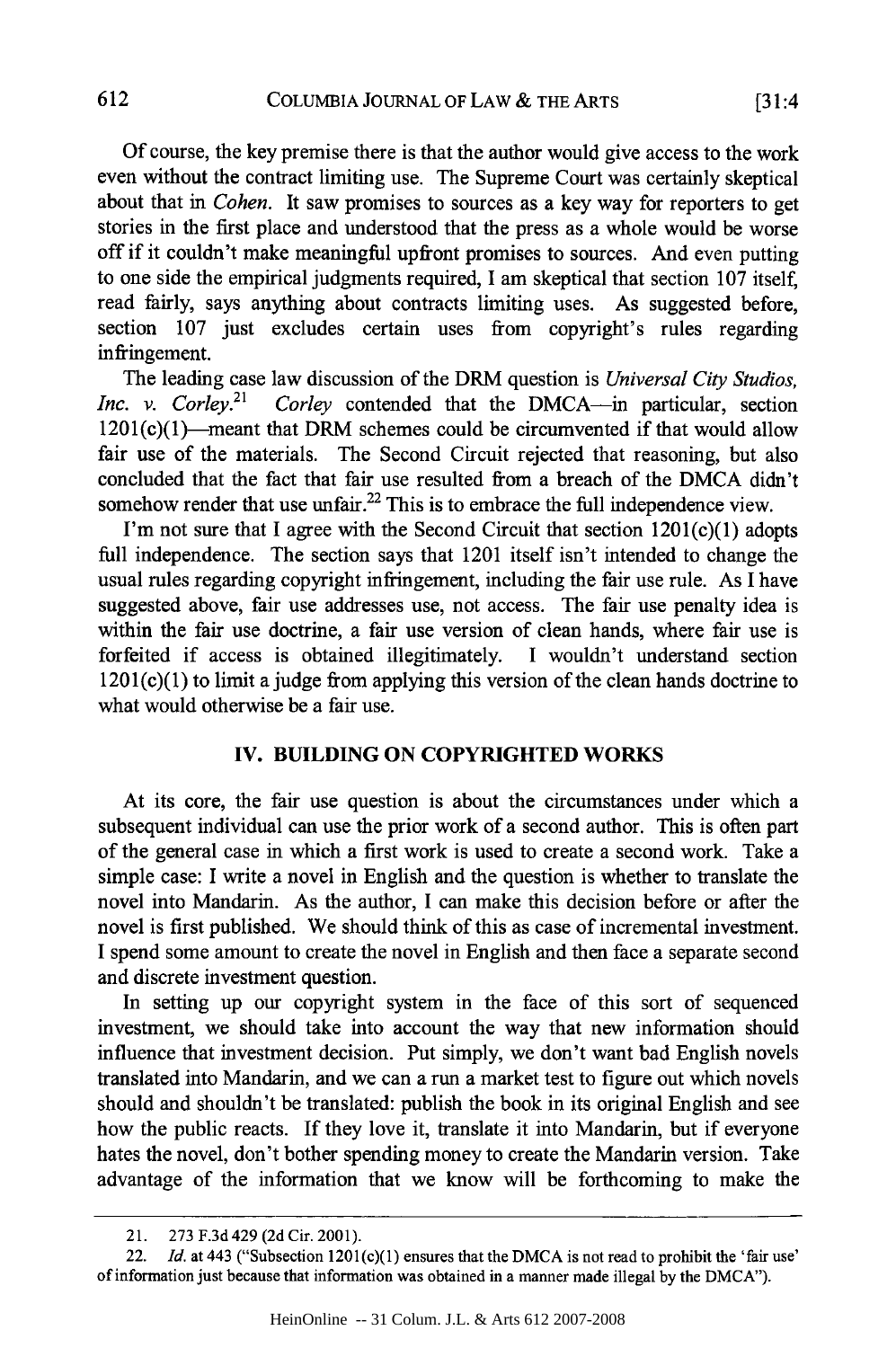second-stage investment decision.

How do the rules of copyright influence this? If as author I don't hold a translation right-if anyone with access to the English work can legally translate the work-I won't get any value in the second round of value that arises from my original work. That might mean that I don't create the work in the first place if I need access to some chunk of both pots of money created by the work-the original English sales and the subsequent Mandarin sales-but the more standard incentives-to-create issue isn't my focus right now. Instead, focus on my incentive to translate the novel into Mandarin *before* it is published in English. Being first to market with the Mandarin version may be the way in which I grab some of the second stream of value that results from the work. Note also that doing this means that I will almost certainly delay the release of the original English work while I take time to do the Mandarin translation. That delay is a social cost too.

We can now say something sharp about the incentives of first authors to make these second-stage investments. Absent a property right over translations, authors will overinvest-compared to what we as a society want-in these second-stage investments. As a society, we should wait for the English sale results before investing in Mandarin, but, absent a translation property right, the first author won't get any value from the Mandarin version if she waits for results. Instead, she will take advantage of her initial monopoly over access to the book to try to turn that into a first-mover advantage in the Mandarin market. Note how copyright can influence this. If she holds a translation right, then she can wait for the market returns. She doesn't fear that giving up her initial unique access to the work will turn into a market disadvantage in the subsequent Mandarin competition. With a translation property right in hand, the author will now share the social incentive in using the market-value information efficiently.

Now focus on the social trade-off in deciding whether to give the first author a property right over translations. Giving the author a monopoly means that we suffer the deadweight loss of monopoly for the work in the Mandarin market. The price of the Mandarin edition is higher than it would be absent the property right, and some consumers never buy the work, though they otherwise would if the work were sold in free competition. The size of that effect depends of course on how the Mandarin work competes will all other Mandarin texts, so the monopoly power costs could be large or small. Against those costs we have to weigh the wasted investments that authors will make in translating bad books so as to take advantage of their initial monopoly over access to the text. And, to come back to the more conventional incentive story of copyright, we must consider the possible loss of original works if author wouldn't create the work at all without access to both markets.

There has been a suggestion that we should frame fair use simply as any use that creates additional value for the work.<sup>23</sup> I am not clear on how that notion would

<sup>23.</sup> *See* Tim Wu, *Bits Debate: Mixing It Up Over Remixes and Fair Use,* N.Y. TIMES BITS BLOG (Jan. 16, 2008), *available at* http://bits.blogs.nytimes.com/2008/01/16/830/("... [W]ork that adds to the value of the original, as opposed to substituting for the original, is fair use").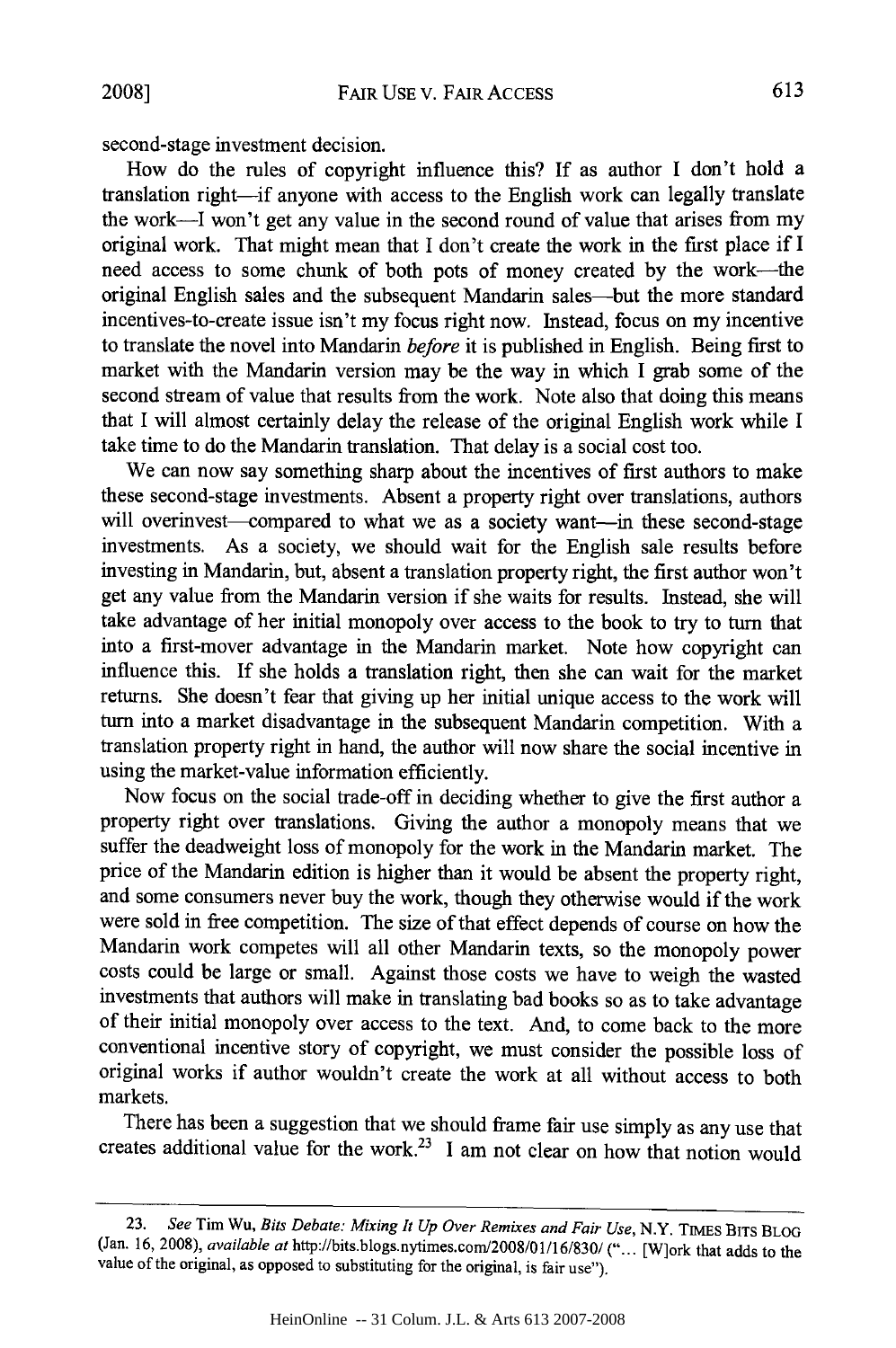apply to my translation example. In some basic way, a translation of a work doesn't compete with the original work. Mandarin-only readers aren't going to buy the English version of the novel, and so the Mandarin translation isn't a meaningful substitute for the English version; it complements it. There will only be a handful of readers who will decline to buy the English version sold under the control of the copyright holder and will instead buy the Mandarin version sold at a competitive price free of copyright restraints.

So we might say that the Mandarin version adds value and hence the translation qualifies as fair use. That misses the key point that the author could do the translation herself and, through her control over original access to the work, controls the timing of that translation and holds that control with or without a copyright over the translated work. We should care about her decision about whether to make the second-stage investment and that has little-maybe nothingto do with whether the second work is a complement or substitute for the first work.

The translation example is a natural starting point, as this is where U.S. copyright law started its march towards adding control over derivative works to the rights held by the copyright holder. The 1870 Copyright Act authorized authors to reserve the rights to dramatize or translate their own works.<sup>24</sup> The familiar "all rights reserved" legend became a standard way for authors to hang onto the rights available to them under the statute. We might say that translation is just fancy copying. Indeed, it isn't hard to imagine a Xerox 2020 copier offering "language shifting" as one its key selling points-"Now with improved Mandarin!"-and that would seem just like old-fashioned copying. But the incremental investment point is broader and the real question is how much of the derivative works right now in section 106(2) should be brought within that framework.

#### V. FAIR **USE AS INEFFICIENT BUNDLING**

Finally, consider the way that fair use may operate as an inefficient bundle of rights. The following example is instructive. We have a book published on paper. All consumers value the paper copy of the book at \$8. Some consumers are happy as clams with just paper. Other consumers would love to have a digital, searchable copy of the book to go along with the paper copy. Those consumers would value bundle of a paper copy and a digital copy at \$12. If the copyright owner didn't fear copying-either of the physical book or a digital copy-what would she do?

The answer is straightforward: sell physical copies of the book for \$8 and digital copies for \$4 (or for the proverbial epsilon less than that if you like). Old-school consumers would just buy the physical copies, while "newbies" would buy both. We would sell to all consumers, and the copyright holder would capture all of the value associated with the work. We would also not leave any social value sitting on the table. No transactions that we would like to see take place will have been

<sup>24. 16</sup> Stat. 212 (1870). The current version of the derivative work right is codified at 17 U.S.C. § 106(2) (2000).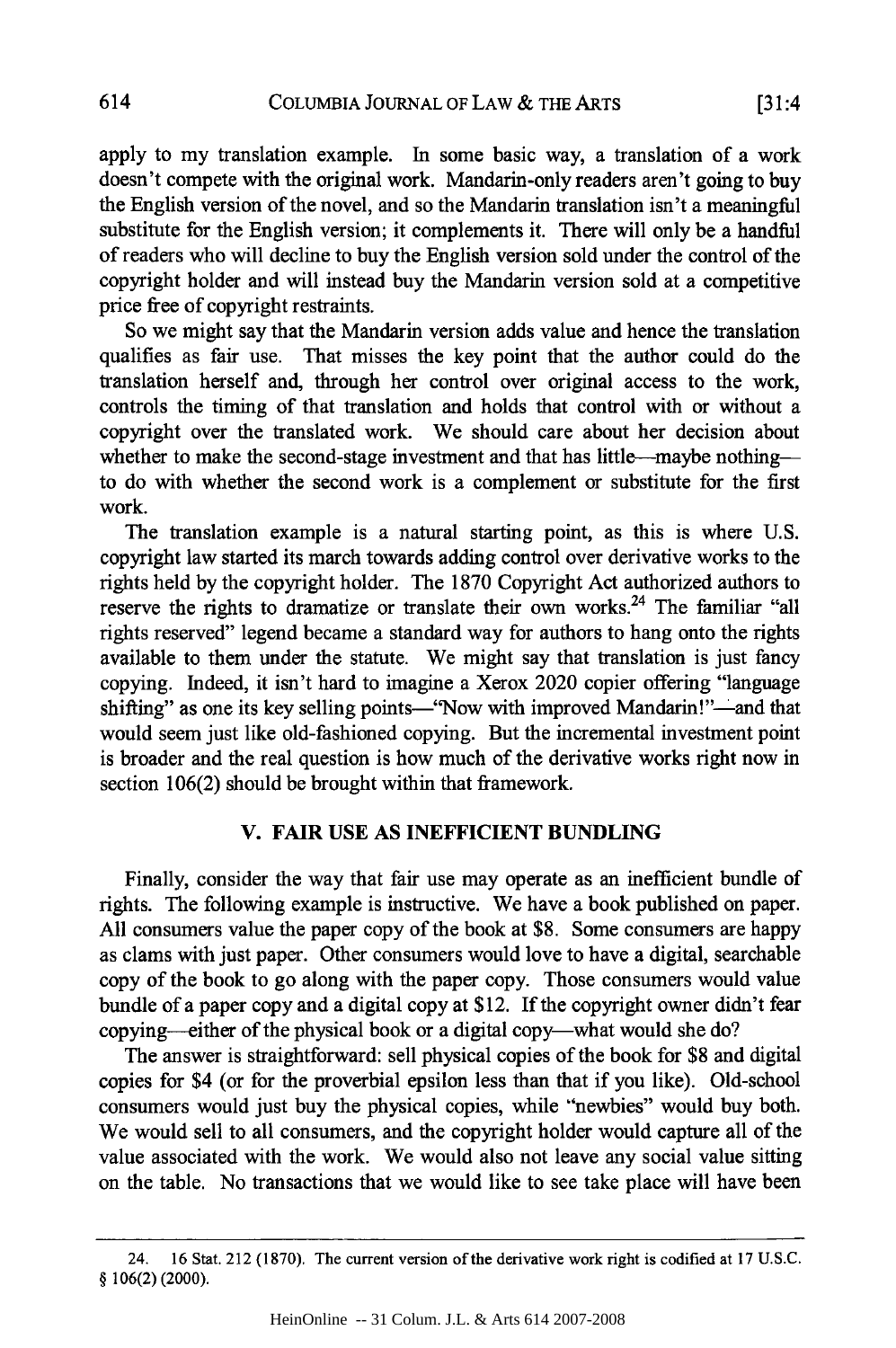missed.

Now consider a possible fair use doctrine. Suppose that we announced a doctrine that said that any consumer was entitled to the work in any medium, once the work was purchased in some medium.<sup>25</sup> A digital copy is produced-perhaps through an online open source-type process where individuals contribute chunks of typed text. Consumers who wanted the digital copy would no longer need to pay \$4 to get it. Where would this put our copyright holder?

Before, the copyright holder could sell different products to different consumers. The sensible approach was to sell just paper copies to traditional consumers and sell paper and digital copies to the younger consumers. Now the rights regime makes it such that the copyright holder can sell only one product, but some of those consumers will value the product at \$8, while other consumers will value the product at \$12 (knowing that once they have the paper product, they can get a digital product they will value at \$4 for free).

What will the copyright holder do? She can sell the paper copy for \$8 or the paper copy for \$12, but she can no longer sell any digital copies for a positive price. What she will do depends on the numbers (and to simplify matters, treat the costs of making physical and digital copies as being 0). If the copyright holder sets a price of \$8 for the physical book, she receives revenues of 8\*(0 + N), where **0** is the number of old-school consumers and N is the number of digerati. If instead she sets a price of 12, her revenues are 12\*N.

Try an example. Set  $N = 10$  and  $O = 4$ . Total revenues from selling at \$8 are then \$112, from selling at \$12, \$120. In the face of free digital copies-whether from the open-source text collective or from a service like Google Book Searchthe copyright holder will jack up the price of the physical book. She can no longer treat the two customer types differently. Note that the copyright holder is much worse off than before. Without the free digital copies, on these numbers, the copyright holder sold to everyone and took in revenues of \$152. But, and this is the important point, society is much worse off too. All consumers were served before. Now the increased price for the physical book-caused by the inability to charge separately for the physical book and the digital book-has priced some consumers out of the market.

Fair use is a form of bundling: one right necessarily comes with some other right. Not all consumers will want the "extra" bundled rights. Copyright holders will take into account in their initial pricing decisions for a work the full uses being conveyed, including those conveyed as a result of fair use. With that idea in mind, step back to consider two quick points. First, I think that this is exactly the dynamic at stake for the record legends in *Whiteman.* If a sold record automatically came with a broadcast right, we run the risk of inefficient bundling. I take it that we think history suggests that there was more money to be made in selling many records at low prices rather than just a few at high prices to the broadcasters, but it could have worked out otherwise. Second, if we ask where that might have

<sup>25.</sup> See, e.g., DigitalConsumer.org Bill of Rights, http://digitalconsumer.org/bill.html (last visited Apr. 2, 2008).